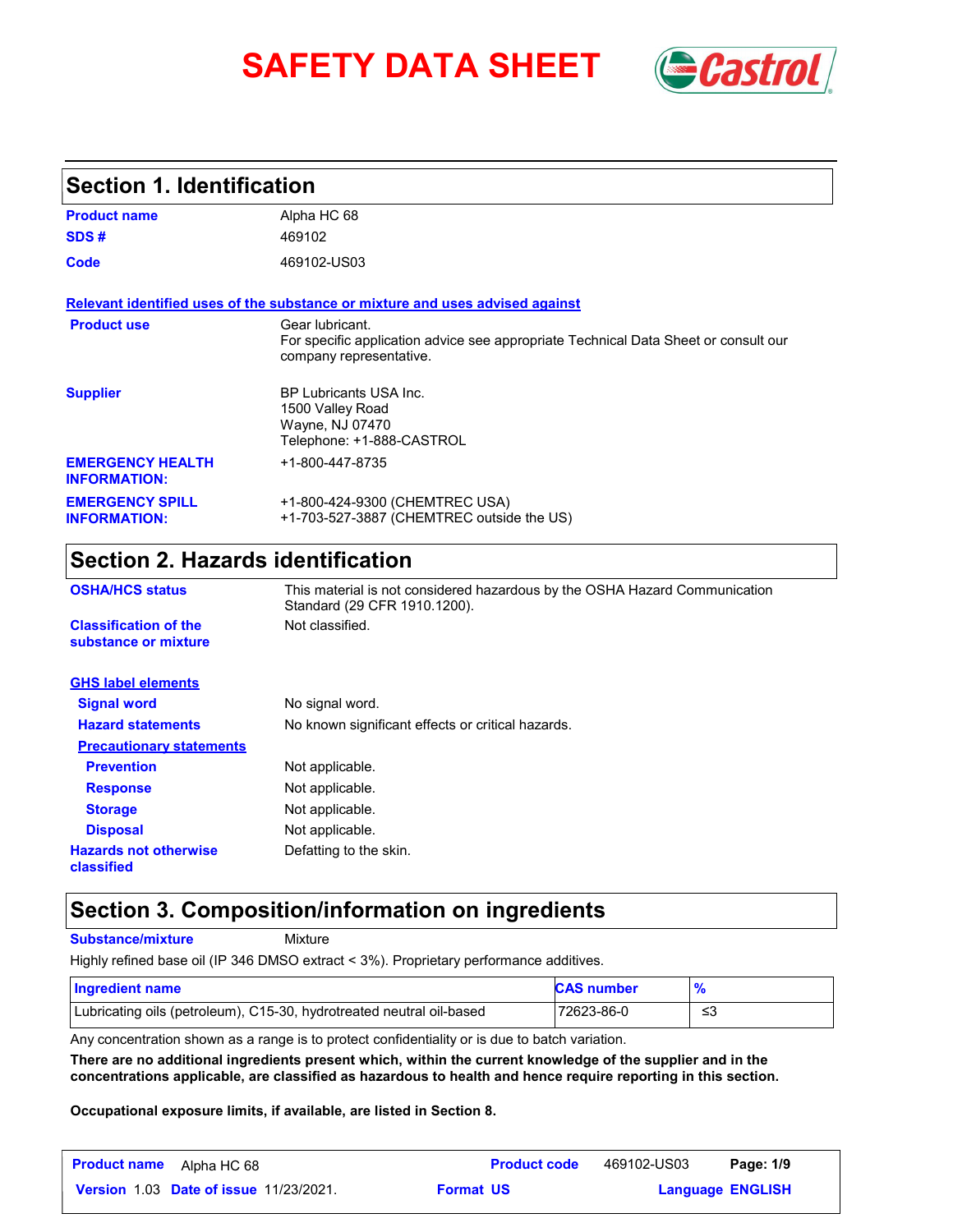## **Section 4. First aid measures**

| <b>Description of necessary first aid measures</b> |                                                                                                                                                                                                                                         |
|----------------------------------------------------|-----------------------------------------------------------------------------------------------------------------------------------------------------------------------------------------------------------------------------------------|
| Eye contact                                        | In case of contact, immediately flush eyes with plenty of water for at least 15 minutes.<br>Eyelids should be held away from the eyeball to ensure thorough rinsing. Check for and<br>remove any contact lenses. Get medical attention. |
| <b>Skin contact</b>                                | Wash skin thoroughly with soap and water or use recognized skin cleanser. Remove<br>contaminated clothing and shoes. Wash clothing before reuse. Clean shoes thoroughly<br>before reuse. Get medical attention if symptoms occur.       |
| <b>Inhalation</b>                                  | If inhaled, remove to fresh air. Get medical attention if symptoms occur.                                                                                                                                                               |
| <b>Ingestion</b>                                   | Do not induce vomiting unless directed to do so by medical personnel. Get medical<br>attention if symptoms occur.                                                                                                                       |
| <b>Protection of first-aiders</b>                  | No action shall be taken involving any personal risk or without suitable training.                                                                                                                                                      |

### **Most important symptoms/effects, acute and delayed**

**See Section 11 for more detailed information on health effects and symptoms.**

### **Indication of immediate medical attention and special treatment needed, if necessary**

| <b>Notes to physician</b>  | Treatment should in general be symptomatic and directed to relieving any effects. |
|----------------------------|-----------------------------------------------------------------------------------|
| <b>Specific treatments</b> | No specific treatment.                                                            |

## **Section 5. Fire-fighting measures**

| <b>Extinguishing media</b>                                                                                         |                                                                                                                                                                                                                                                                                                                                                                                                                                                                                                                                     |
|--------------------------------------------------------------------------------------------------------------------|-------------------------------------------------------------------------------------------------------------------------------------------------------------------------------------------------------------------------------------------------------------------------------------------------------------------------------------------------------------------------------------------------------------------------------------------------------------------------------------------------------------------------------------|
| <b>Suitable extinguishing</b><br>media                                                                             | In case of fire, use foam, dry chemical or carbon dioxide extinguisher or spray.                                                                                                                                                                                                                                                                                                                                                                                                                                                    |
| Unsuitable extinguishing<br>media                                                                                  | Do not use water jet.                                                                                                                                                                                                                                                                                                                                                                                                                                                                                                               |
| <b>Specific hazards arising</b><br>from the chemical                                                               | Swarf fires - Neat metal working oils may fume, thermally decompose or ignite if they<br>come into contact with red hot swarf. To minimise the generation of red hot swarf ensure<br>that a sufficient flow of oil is correctly directed to the cutting edge of the tool to flood it<br>throughout cutting operations. As an additional precaution swarf should be regularly<br>cleared from the immediate area to prevent the risk of fire. In a fire or if heated, a<br>pressure increase will occur and the container may burst. |
| <b>Hazardous combustion</b><br>products                                                                            | Combustion products may include the following:<br>carbon oxides (CO, CO <sub>2</sub> ) (carbon monoxide, carbon dioxide)                                                                                                                                                                                                                                                                                                                                                                                                            |
| <b>Special protective actions</b><br>for fire-fighters<br><b>Special protective</b><br>equipment for fire-fighters | No action shall be taken involving any personal risk or without suitable training. Promptly<br>isolate the scene by removing all persons from the vicinity of the incident if there is a fire.<br>Fire-fighters should wear positive pressure self-contained breathing apparatus (SCBA)<br>and full turnout gear.                                                                                                                                                                                                                   |

## **Section 6. Accidental release measures**

|                                  | Personal precautions, protective equipment and emergency procedures                                                                                                                                                                                                                                                                   |
|----------------------------------|---------------------------------------------------------------------------------------------------------------------------------------------------------------------------------------------------------------------------------------------------------------------------------------------------------------------------------------|
| For non-emergency<br>personnel   | No action shall be taken involving any personal risk or without suitable training.<br>Evacuate surrounding areas. Keep unnecessary and unprotected personnel from<br>entering. Do not touch or walk through spilled material. Put on appropriate personal<br>protective equipment. Floors may be slippery; use care to avoid falling. |
| For emergency responders         | If specialized clothing is required to deal with the spillage, take note of any information in<br>Section 8 on suitable and unsuitable materials. See also the information in "For non-<br>emergency personnel".                                                                                                                      |
| <b>Environmental precautions</b> | Avoid dispersal of spilled material and runoff and contact with soil, waterways, drains<br>and sewers. Inform the relevant authorities if the product has caused environmental<br>pollution (sewers, waterways, soil or air).                                                                                                         |

### **Methods and materials for containment and cleaning up**

| <b>Product name</b><br>Alpha HC 68            | <b>Product code</b> | 469102-US03             | Page: 2/9 |
|-----------------------------------------------|---------------------|-------------------------|-----------|
| <b>Version 1.03 Date of issue 11/23/2021.</b> | <b>Format US</b>    | <b>Language ENGLISH</b> |           |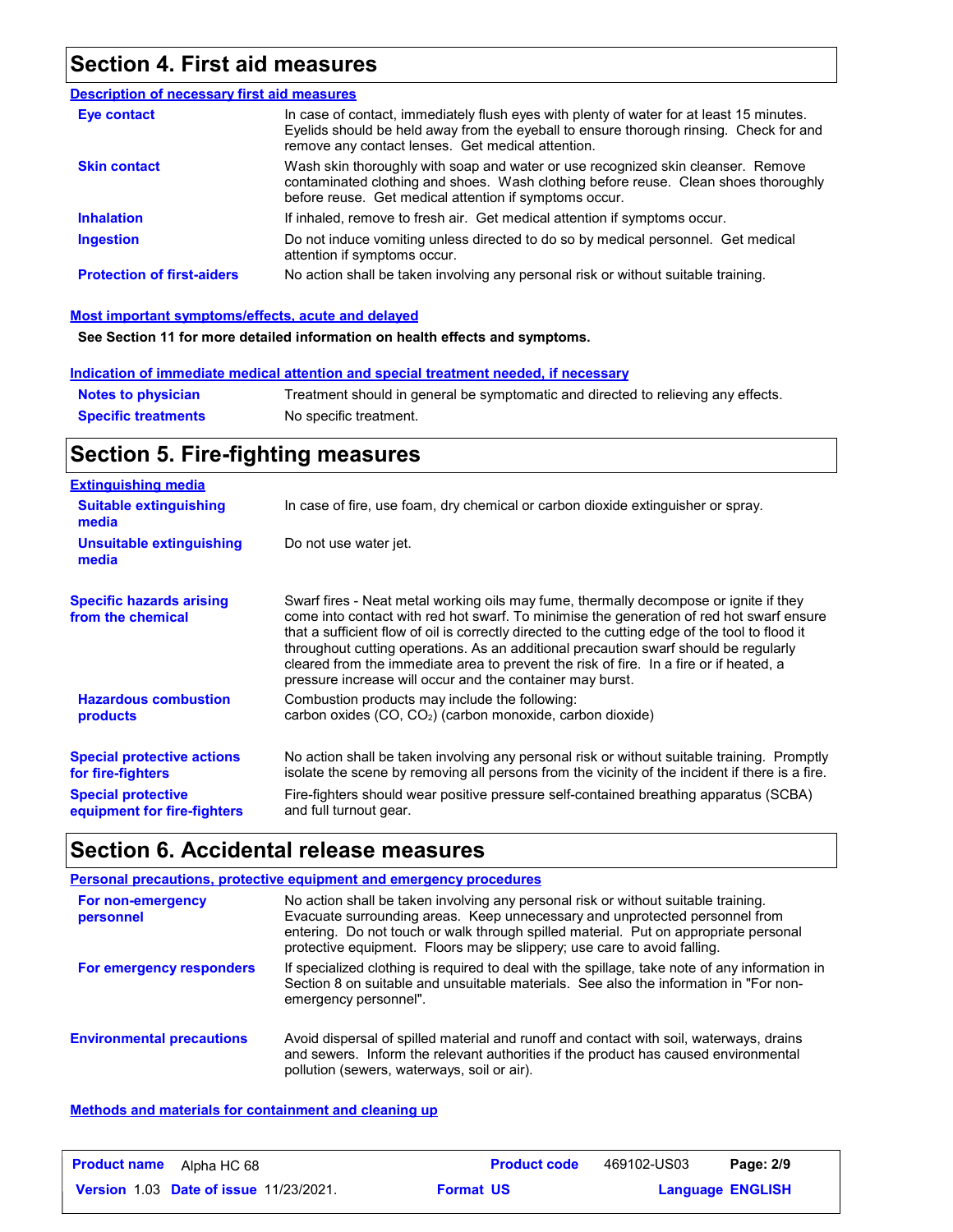## **Section 6. Accidental release measures**

| <b>Small spill</b> | Stop leak if without risk. Move containers from spill area. Absorb with an inert material<br>and place in an appropriate waste disposal container. Dispose of via a licensed waste<br>disposal contractor.                                                                                                                                                                                         |
|--------------------|----------------------------------------------------------------------------------------------------------------------------------------------------------------------------------------------------------------------------------------------------------------------------------------------------------------------------------------------------------------------------------------------------|
| Large spill        | Stop leak if without risk. Move containers from spill area. Prevent entry into sewers,<br>water courses, basements or confined areas. Contain and collect spillage with non-<br>combustible, absorbent material e.g. sand, earth, vermiculite or diatomaceous earth and<br>place in container for disposal according to local regulations. Dispose of via a licensed<br>waste disposal contractor. |

## **Section 7. Handling and storage**

| <b>Precautions for safe handling</b>                                             |                                                                                                                                                                                                                                                                                                                                                                                                                                                                                                                                                                                                                                                                                                                                                                                                          |
|----------------------------------------------------------------------------------|----------------------------------------------------------------------------------------------------------------------------------------------------------------------------------------------------------------------------------------------------------------------------------------------------------------------------------------------------------------------------------------------------------------------------------------------------------------------------------------------------------------------------------------------------------------------------------------------------------------------------------------------------------------------------------------------------------------------------------------------------------------------------------------------------------|
| <b>Protective measures</b>                                                       | Put on appropriate personal protective equipment (see Section 8). Concentrations of<br>mist, fumes and vapors in enclosed spaces may result in the formation of explosive<br>atmospheres. Excessive splashing, agitation or heating must be avoided. During metal<br>working, solid particles from workpieces or tools will contaminate the fluid and may<br>cause abrasions of the skin. Where such abrasions result in a penetration of the skin,<br>first aid treatment should be applied as soon as reasonably possible. The presence of<br>certain metals in the workpiece or tool, such as chromium, cobalt and nickel, can<br>contaminate the metalworking fluid, as can bacteria, and as a result may induce allergic<br>and other skin reactions, especially if personal hygiene is inadequate. |
| <b>Advice on general</b><br>occupational hygiene                                 | Eating, drinking and smoking should be prohibited in areas where this material is<br>handled, stored and processed. Wash thoroughly after handling. Remove contaminated<br>clothing and protective equipment before entering eating areas. See also Section 8 for<br>additional information on hygiene measures.                                                                                                                                                                                                                                                                                                                                                                                                                                                                                         |
| <b>Conditions for safe storage,</b><br>including any<br><i>incompatibilities</i> | Store in accordance with local regulations. Store in original container protected from<br>direct sunlight in a dry, cool and well-ventilated area, away from incompatible materials<br>(see Section 10) and food and drink. Keep container tightly closed and sealed until<br>ready for use. Store and use only in equipment/containers designed for use with this<br>product. Containers that have been opened must be carefully resealed and kept upright<br>to prevent leakage. Do not store in unlabeled containers. Use appropriate containment<br>to avoid environmental contamination.                                                                                                                                                                                                            |
| <b>Not suitable</b>                                                              | Prolonged exposure to elevated temperature                                                                                                                                                                                                                                                                                                                                                                                                                                                                                                                                                                                                                                                                                                                                                               |

## **Section 8. Exposure controls/personal protection**

### **Control parameters**

| <b>Occupational exposure limits</b> |  |
|-------------------------------------|--|
|-------------------------------------|--|

Lubricating oils (petroleum), C15-30, hydrotreated neutral oil-based **ACGIH TLV (United States).**

TWA: 5 mg/m<sup>3</sup> 8 hours. Issued/Revised: 11/2009 Form: Inhalable fraction **OSHA PEL (United States).**

TWA: 5 mg/m<sup>3</sup> 8 hours. Issued/Revised: 6/1993

| <b>Appropriate engineering</b><br>controls | All activities involving chemicals should be assessed for their risks to health, to ensure<br>exposures are adequately controlled. Personal protective equipment should only be<br>considered after other forms of control measures (e.g. engineering controls) have been<br>suitably evaluated. Personal protective equipment should conform to appropriate<br>standards, be suitable for use, be kept in good condition and properly maintained.<br>Your supplier of personal protective equipment should be consulted for advice on<br>selection and appropriate standards. For further information contact your national<br>organisation for standards.<br>Provide exhaust ventilation or other engineering controls to keep the relevant airborne<br>concentrations below their respective occupational exposure limits.<br>The final choice of protective equipment will depend upon a risk assessment. It is<br>important to ensure that all items of personal protective equipment are compatible. |
|--------------------------------------------|------------------------------------------------------------------------------------------------------------------------------------------------------------------------------------------------------------------------------------------------------------------------------------------------------------------------------------------------------------------------------------------------------------------------------------------------------------------------------------------------------------------------------------------------------------------------------------------------------------------------------------------------------------------------------------------------------------------------------------------------------------------------------------------------------------------------------------------------------------------------------------------------------------------------------------------------------------------------------------------------------------|
| <b>Environmental exposure</b><br>controls  | Emissions from ventilation or work process equipment should be checked to ensure they<br>comply with the requirements of environmental protection legislation. In some cases,<br>fume scrubbers, filters or engineering modifications to the process equipment will be<br>necessary to reduce emissions to acceptable levels.                                                                                                                                                                                                                                                                                                                                                                                                                                                                                                                                                                                                                                                                              |

| <b>Product name</b><br>Alpha HC 68            | <b>Product code</b> | 469102-US03 | Page: 3/9               |
|-----------------------------------------------|---------------------|-------------|-------------------------|
| <b>Version 1.03 Date of issue 11/23/2021.</b> | <b>Format US</b>    |             | <b>Language ENGLISH</b> |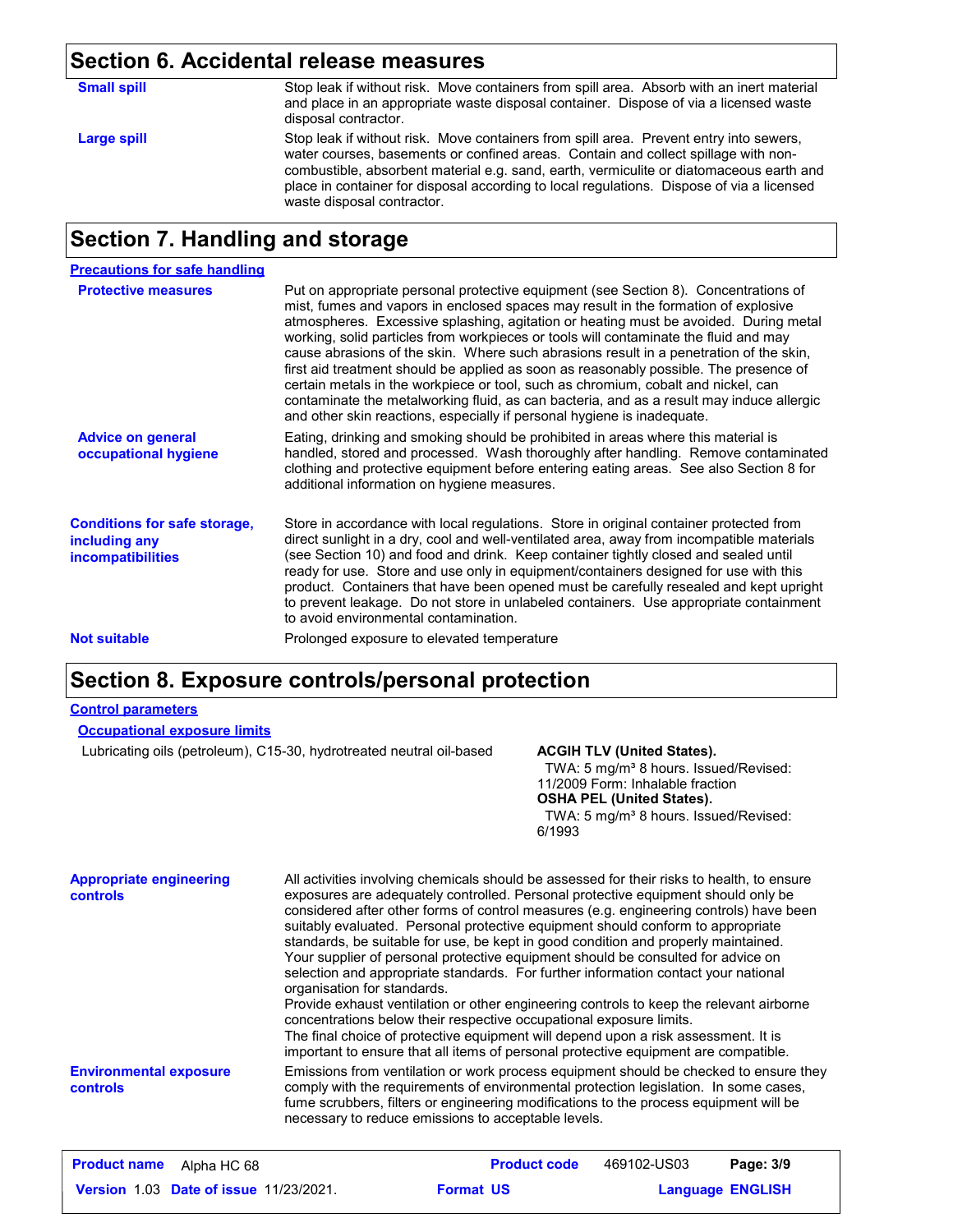## **Section 8. Exposure controls/personal protection**

| <b>Individual protection measures</b> |                                                                                                                                                                                                                                                                                                                                                                                                                                                                                                                                                                                                                                                                                                                                                                                                                                                                                                                                                                                                                                                                                                                                                                                     |
|---------------------------------------|-------------------------------------------------------------------------------------------------------------------------------------------------------------------------------------------------------------------------------------------------------------------------------------------------------------------------------------------------------------------------------------------------------------------------------------------------------------------------------------------------------------------------------------------------------------------------------------------------------------------------------------------------------------------------------------------------------------------------------------------------------------------------------------------------------------------------------------------------------------------------------------------------------------------------------------------------------------------------------------------------------------------------------------------------------------------------------------------------------------------------------------------------------------------------------------|
| <b>Hygiene measures</b>               | Wash hands, forearms and face thoroughly after handling chemical products, before<br>eating, smoking and using the lavatory and at the end of the working period.<br>Appropriate techniques should be used to remove potentially contaminated clothing.<br>Wash contaminated clothing before reusing. Ensure that eyewash stations and safety<br>showers are close to the workstation location.                                                                                                                                                                                                                                                                                                                                                                                                                                                                                                                                                                                                                                                                                                                                                                                     |
| <b>Eye/face protection</b>            | Safety glasses with side shields.                                                                                                                                                                                                                                                                                                                                                                                                                                                                                                                                                                                                                                                                                                                                                                                                                                                                                                                                                                                                                                                                                                                                                   |
| <b>Skin protection</b>                |                                                                                                                                                                                                                                                                                                                                                                                                                                                                                                                                                                                                                                                                                                                                                                                                                                                                                                                                                                                                                                                                                                                                                                                     |
| <b>Hand protection</b>                | Wear protective gloves if prolonged or repeated contact is likely. Wear chemical<br>resistant gloves. Recommended: Nitrile gloves. The correct choice of protective gloves<br>depends upon the chemicals being handled, the conditions of work and use, and the<br>condition of the gloves (even the best chemically resistant glove will break down after<br>repeated chemical exposures). Most gloves provide only a short time of protection<br>before they must be discarded and replaced. Because specific work environments and<br>material handling practices vary, safety procedures should be developed for each<br>intended application. Gloves should therefore be chosen in consultation with the supplier/<br>manufacturer and with a full assessment of the working conditions.                                                                                                                                                                                                                                                                                                                                                                                       |
| <b>Body protection</b>                | Use of protective clothing is good industrial practice.<br>Personal protective equipment for the body should be selected based on the task being<br>performed and the risks involved and should be approved by a specialist before handling<br>this product.<br>Cotton or polyester/cotton overalls will only provide protection against light superficial<br>contamination that will not soak through to the skin. Overalls should be laundered on a<br>regular basis. When the risk of skin exposure is high (e.g. when cleaning up spillages or<br>if there is a risk of splashing) then chemical resistant aprons and/or impervious chemical<br>suits and boots will be required.                                                                                                                                                                                                                                                                                                                                                                                                                                                                                               |
| <b>Other skin protection</b>          | Appropriate footwear and any additional skin protection measures should be selected<br>based on the task being performed and the risks involved and should be approved by a<br>specialist before handling this product.                                                                                                                                                                                                                                                                                                                                                                                                                                                                                                                                                                                                                                                                                                                                                                                                                                                                                                                                                             |
| <b>Respiratory protection</b>         | In case of insufficient ventilation, wear suitable respiratory equipment.<br>For protection against metal working fluids, respiratory protection that is classified as<br>"resistant to oil" (class R) or oil proof (class P) should be selected where appropriate.<br>Depending on the level of airborne contaminants, an air-purifying, half-mask respirator<br>(with HEPA filter) including disposable (P- or R-series) (for oil mists less than 50mg/m3),<br>or any powered, air-purifying respirator equipped with hood or helmet and HEPA filter<br>(for oil mists less than 125 mg/m3).<br>Where organic vapours are a potential hazard during metalworking operations, a<br>combination particulate and organic vapour filter may be necessary.<br>The correct choice of respiratory protection depends upon the chemicals being handled,<br>the conditions of work and use, and the condition of the respiratory equipment. Safety<br>procedures should be developed for each intended application. Respiratory protection<br>equipment should therefore be chosen in consultation with the supplier/manufacturer<br>and with a full assessment of the working conditions. |

## **Section 9. Physical and chemical properties**

The conditions of measurement of all properties are at standard temperature and pressure unless otherwise indicated.

### **Appearance**

| <b>Physical state</b>                                             | Liquid.                                                   |
|-------------------------------------------------------------------|-----------------------------------------------------------|
| <b>Color</b>                                                      | Amber. [Light]                                            |
| <b>Odor</b>                                                       | Not available.                                            |
| <b>Odor threshold</b>                                             | Not available.                                            |
| pH                                                                | Not applicable.                                           |
| <b>Melting point/freezing point</b>                               | Not available.                                            |
| <b>Boiling point, initial boiling</b><br>point, and boiling range | Not available.                                            |
| <b>Flash point</b><br><b>Pour point</b>                           | Open cup: >215°C (>419°F) [Cleveland]<br>-40 $^{\circ}$ C |

| <b>Product name</b><br>Alpha HC 68            | <b>Product code</b> | 469102-US03 | Page: 4/9               |  |
|-----------------------------------------------|---------------------|-------------|-------------------------|--|
| <b>Version 1.03 Date of issue 11/23/2021.</b> | <b>Format US</b>    |             | <b>Language ENGLISH</b> |  |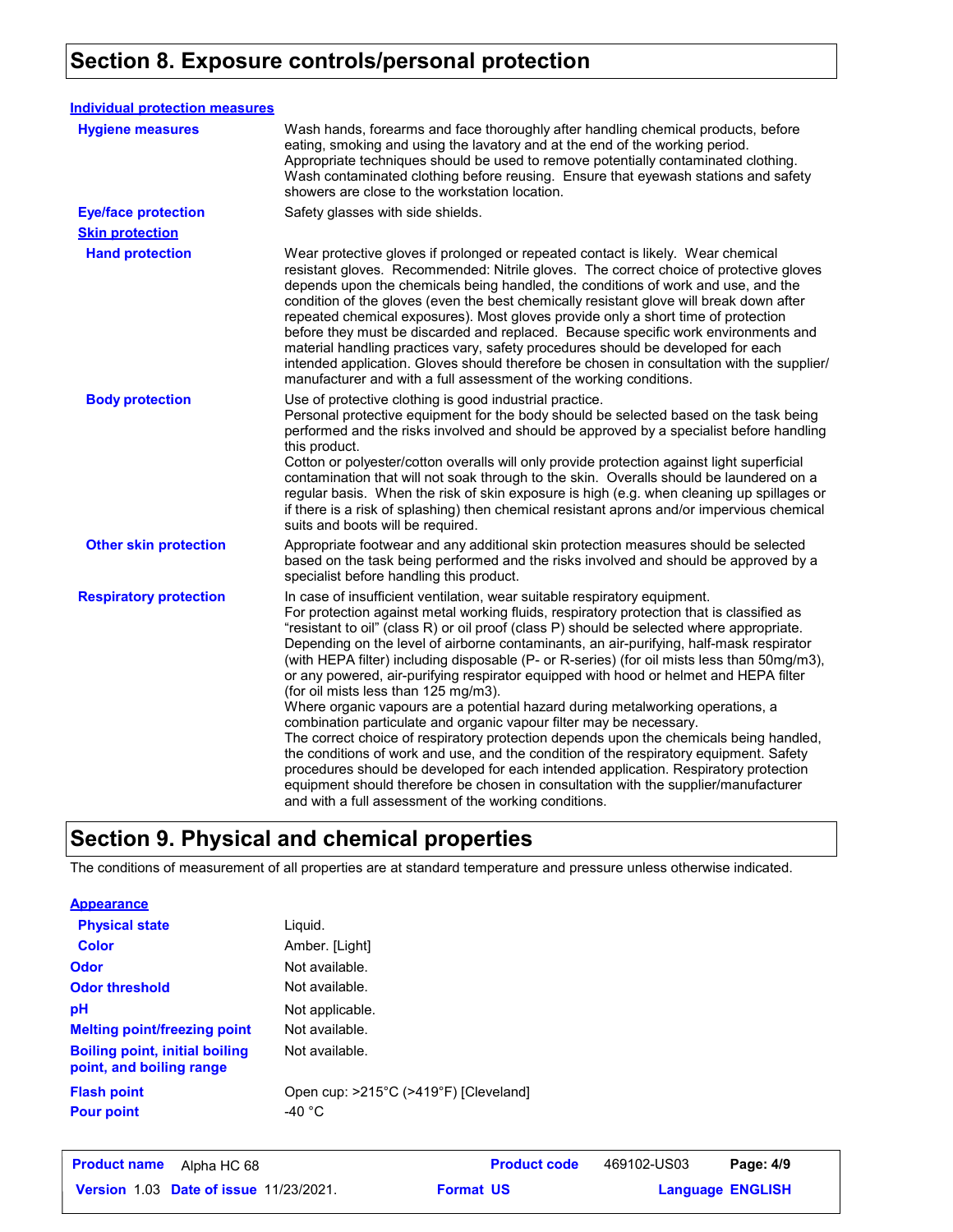## **Section 9. Physical and chemical properties**

| <b>Evaporation rate</b>                               | Not available.                                                                                                                             |        |         |                        |          |     |                        |
|-------------------------------------------------------|--------------------------------------------------------------------------------------------------------------------------------------------|--------|---------|------------------------|----------|-----|------------------------|
| <b>Flammability</b>                                   | Not applicable. Based on - Physical state                                                                                                  |        |         |                        |          |     |                        |
| Lower and upper explosion<br>limit/flammability limit | Not available.                                                                                                                             |        |         |                        |          |     |                        |
| <b>Vapor pressure</b>                                 |                                                                                                                                            |        |         | Vapor Pressure at 20°C |          |     | Vapor pressure at 50°C |
|                                                       | <b>Ingredient name</b>                                                                                                                     | mm Hg  | kPa     | <b>Method</b>          | mm<br>Hg | kPa | <b>Method</b>          |
|                                                       | Lubricating oils<br>(petroleum), C20-50,<br>hydrotreated neutral oil-<br>based                                                             | < 0.08 | < 0.011 | <b>ASTM D 5191</b>     |          |     |                        |
|                                                       | Lubricating oils<br>(petroleum), C15-30,<br>hydrotreated neutral oil-<br>based                                                             | < 0.08 | < 0.011 | <b>ASTM D 5191</b>     |          |     |                        |
| <b>Relative vapor density</b>                         | Not available.                                                                                                                             |        |         |                        |          |     |                        |
| <b>Density</b>                                        | <1000 kg/m <sup>3</sup> (<1 g/cm <sup>3</sup> ) at 15 <sup>°</sup> C                                                                       |        |         |                        |          |     |                        |
| <b>Solubility</b>                                     | insoluble in water.                                                                                                                        |        |         |                        |          |     |                        |
| <b>Partition coefficient: n-</b><br>octanol/water     | Not applicable.                                                                                                                            |        |         |                        |          |     |                        |
| <b>Auto-ignition temperature</b>                      | Not available.                                                                                                                             |        |         |                        |          |     |                        |
| <b>Decomposition temperature</b>                      | Not available.                                                                                                                             |        |         |                        |          |     |                        |
| <b>Viscosity</b>                                      | Kinematic: 68 mm <sup>2</sup> /s (68 cSt) at $40^{\circ}$ C<br>Kinematic: 8.8 to 12 mm <sup>2</sup> /s (8.8 to 12 cSt) at 100 $^{\circ}$ C |        |         |                        |          |     |                        |
| <b>Particle characteristics</b>                       |                                                                                                                                            |        |         |                        |          |     |                        |

## **Median particle size** Not applicable.

## **Section 10. Stability and reactivity**

| <b>Reactivity</b>                            | No specific test data available for this product. Refer to Conditions to avoid and<br>Incompatible materials for additional information.                                |
|----------------------------------------------|-------------------------------------------------------------------------------------------------------------------------------------------------------------------------|
| <b>Chemical stability</b>                    | The product is stable.                                                                                                                                                  |
| <b>Possibility of hazardous</b><br>reactions | Under normal conditions of storage and use, hazardous reactions will not occur.<br>Under normal conditions of storage and use, hazardous polymerization will not occur. |
| <b>Conditions to avoid</b>                   | Avoid all possible sources of ignition (spark or flame).                                                                                                                |
| Incompatible materials                       | Reactive or incompatible with the following materials: oxidizing materials.                                                                                             |
| <b>Hazardous decomposition</b><br>products   | Under normal conditions of storage and use, hazardous decomposition products should<br>not be produced.                                                                 |

## **Section 11. Toxicological information**

| Information on toxicological effects                                 |  |                                                   |               |                                |                         |
|----------------------------------------------------------------------|--|---------------------------------------------------|---------------|--------------------------------|-------------------------|
| <b>Aspiration hazard</b>                                             |  |                                                   |               |                                |                         |
| <b>Name</b>                                                          |  |                                                   | <b>Result</b> |                                |                         |
| Lubricating oils (petroleum), C15-30, hydrotreated neutral oil-based |  |                                                   |               | ASPIRATION HAZARD - Category 1 |                         |
| Information on the likely<br>routes of exposure                      |  | Routes of entry anticipated: Dermal, Inhalation.  |               |                                |                         |
| <b>Potential acute health effects</b><br><b>Eye contact</b>          |  | No known significant effects or critical hazards. |               |                                |                         |
| <b>Product name</b><br>Alpha HC 68                                   |  | <b>Product code</b>                               |               | 469102-US03                    | Page: 5/9               |
| <b>Version 1.03 Date of issue 11/23/2021.</b>                        |  | <b>Format US</b>                                  |               |                                | <b>Language ENGLISH</b> |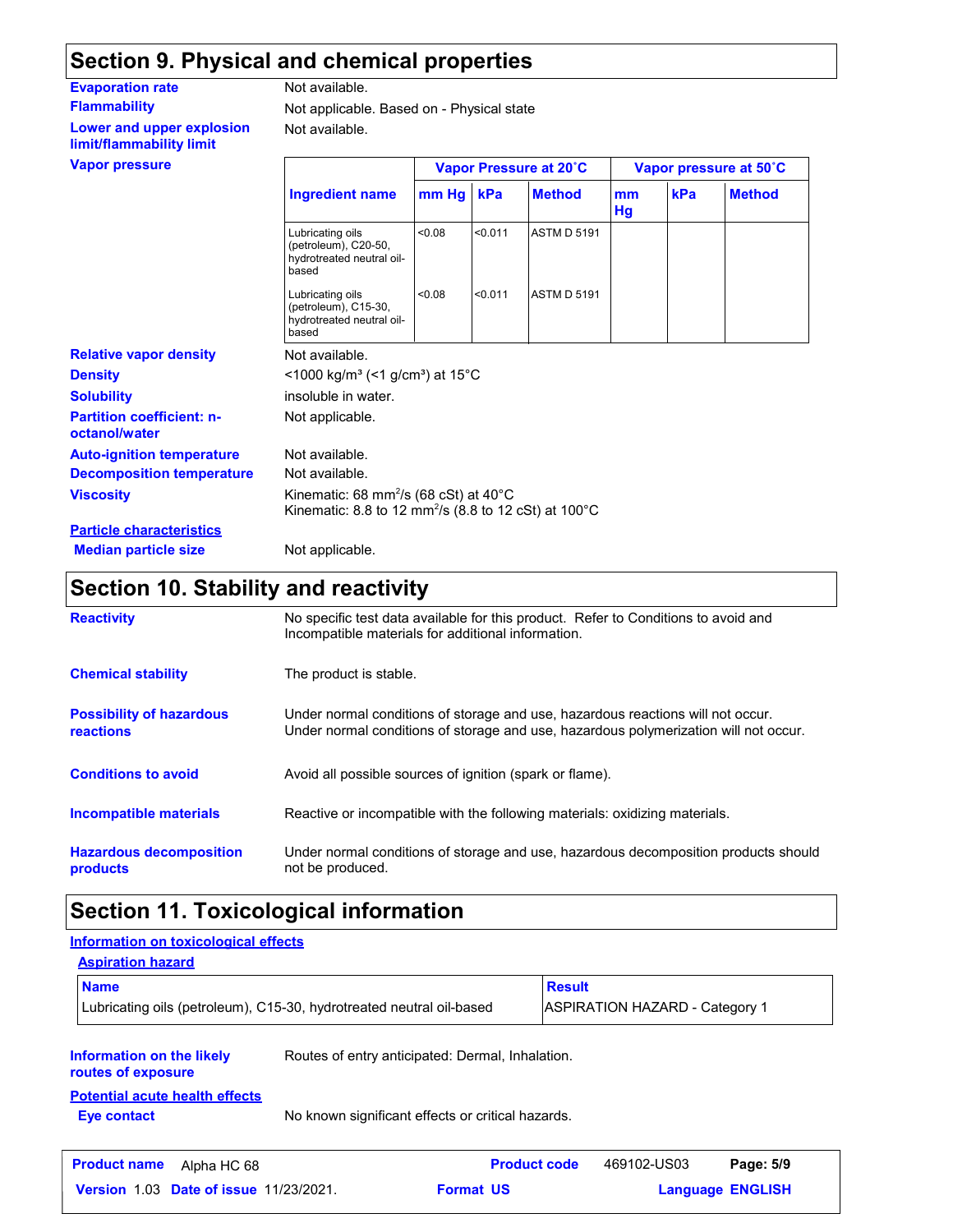## **Section 11. Toxicological information**

| <b>Skin contact</b>                     | No known significant effects or critical hazards.                                                 |  |  |  |  |
|-----------------------------------------|---------------------------------------------------------------------------------------------------|--|--|--|--|
| <b>Inhalation</b>                       | Vapor inhalation under ambient conditions is not normally a problem due to low vapor<br>pressure. |  |  |  |  |
| <b>Ingestion</b>                        | No known significant effects or critical hazards.                                                 |  |  |  |  |
|                                         | <b>Symptoms related to the physical, chemical and toxicological characteristics</b>               |  |  |  |  |
| <b>Eye contact</b>                      | No specific data.                                                                                 |  |  |  |  |
| <b>Skin contact</b>                     | Adverse symptoms may include the following:<br>irritation<br>dryness<br>cracking                  |  |  |  |  |
| <b>Inhalation</b>                       | No specific data.                                                                                 |  |  |  |  |
| <b>Ingestion</b>                        | No specific data.                                                                                 |  |  |  |  |
|                                         | Delayed and immediate effects and also chronic effects from short and long term exposure          |  |  |  |  |
| <b>Short term exposure</b>              |                                                                                                   |  |  |  |  |
| <b>Potential immediate</b><br>effects   | Not available.                                                                                    |  |  |  |  |
| <b>Potential delayed effects</b>        | Not available.                                                                                    |  |  |  |  |
| Long term exposure                      |                                                                                                   |  |  |  |  |
| <b>Potential immediate</b><br>effects   | Not available.                                                                                    |  |  |  |  |
| <b>Potential delayed effects</b>        | Not available.                                                                                    |  |  |  |  |
| <b>Potential chronic health effects</b> |                                                                                                   |  |  |  |  |
| <b>General</b>                          | No known significant effects or critical hazards.                                                 |  |  |  |  |
| <b>Carcinogenicity</b>                  | No known significant effects or critical hazards.                                                 |  |  |  |  |
| <b>Mutagenicity</b>                     | No known significant effects or critical hazards.                                                 |  |  |  |  |
| <b>Teratogenicity</b>                   | No known significant effects or critical hazards.                                                 |  |  |  |  |
| <b>Developmental effects</b>            | No known significant effects or critical hazards.                                                 |  |  |  |  |
| <b>Fertility effects</b>                | No known significant effects or critical hazards.                                                 |  |  |  |  |
|                                         |                                                                                                   |  |  |  |  |

### **Numerical measures of toxicity**

Not available. **Acute toxicity estimates**

## **Section 12. Ecological information**

### **Toxicity**

No testing has been performed by the manufacturer.

### **Persistence and degradability**

Not expected to be rapidly degradable.

### **Bioaccumulative potential**

This product is not expected to bioaccumulate through food chains in the environment.

#### **Mobility in soil**

**Soil/water partition coefficient (KOC)**

Not available.

**Mobility** Spillages may penetrate the soil causing ground water contamination.

| <b>Product name</b><br>Alpha HC 68            | <b>Product code</b> | 469102-US03 | Page: 6/9               |  |
|-----------------------------------------------|---------------------|-------------|-------------------------|--|
| <b>Version 1.03 Date of issue 11/23/2021.</b> | <b>Format US</b>    |             | <b>Language ENGLISH</b> |  |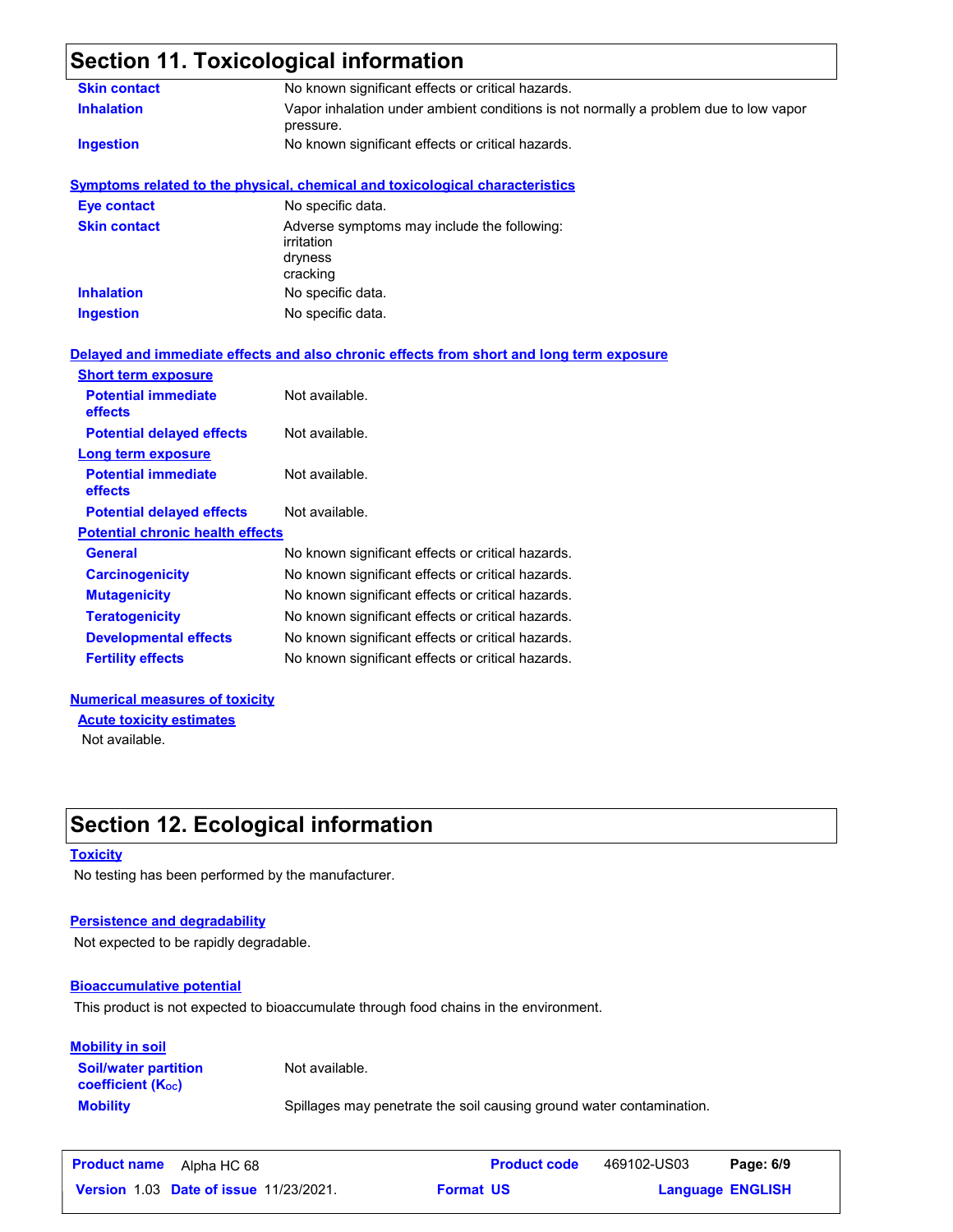## **Section 12. Ecological information**

**Other adverse effects** No known significant effects or critical hazards.

**Other ecological information** Spills may form a film on water surfaces causing physical damage to organisms. Oxygen transfer could also be impaired.

## **Section 13. Disposal considerations**

**Disposal methods**

The generation of waste should be avoided or minimized wherever possible. Significant quantities of waste product residues should not be disposed of via the foul sewer but processed in a suitable effluent treatment plant. Dispose of surplus and non-recyclable products via a licensed waste disposal contractor. Disposal of this product, solutions and any by-products should at all times comply with the requirements of environmental protection and waste disposal legislation and any regional local authority requirements. Waste packaging should be recycled. Incineration or landfill should only be considered when recycling is not feasible. This material and its container must be disposed of in a safe way. Empty containers or liners may retain some product residues. Avoid dispersal of spilled material and runoff and contact with soil, waterways, drains and sewers.

## **Section 14. Transport information**

|                                      | <b>DOT Classification</b> | <b>TDG Classification</b> | <b>IMDG</b>    | <b>IATA</b>    |
|--------------------------------------|---------------------------|---------------------------|----------------|----------------|
| <b>UN number</b>                     | Not regulated.            | Not regulated.            | Not regulated. | Not regulated. |
| <b>UN proper</b><br>shipping name    |                           | $\overline{a}$            |                |                |
| <b>Transport</b><br>hazard class(es) |                           |                           |                |                |
| <b>Packing group</b>                 | $\overline{a}$            | -                         | $\overline{a}$ |                |
| <b>Environmental</b><br>hazards      | No.                       | No.                       | No.            | No.            |
| <b>Additional</b><br>information     |                           |                           |                |                |

**Special precautions for user** Not available.

**Transport in bulk according to IMO instruments** Not available.

## **Section 15. Regulatory information**

| <b>U.S. Federal regulations</b>               |                                                                                              |
|-----------------------------------------------|----------------------------------------------------------------------------------------------|
| <b>United States inventory</b><br>(TSCA 8b)   | All components are active or exempted.                                                       |
| <b>SARA 302/304</b>                           |                                                                                              |
| <b>Composition/information on ingredients</b> |                                                                                              |
| No products were found.                       |                                                                                              |
| <b>SARA 311/312</b>                           |                                                                                              |
| <b>Classification</b>                         | Not applicable.                                                                              |
| <b>SARA 313</b>                               |                                                                                              |
| <b>Form R - Reporting</b><br>requirements     | This product does not contain any hazardous ingredients at or above regulated<br>thresholds. |
| <b>Supplier notification</b>                  | This product does not contain any hazardous ingredients at or above regulated<br>thresholds. |
| <b>State regulations</b>                      |                                                                                              |

| <b>Product name</b> Alpha HC 68 |                                               |                  | <b>Product code</b> | 469102-US03             | Page: 7/9 |  |
|---------------------------------|-----------------------------------------------|------------------|---------------------|-------------------------|-----------|--|
|                                 | <b>Version 1.03 Date of issue 11/23/2021.</b> | <b>Format US</b> |                     | <b>Language ENGLISH</b> |           |  |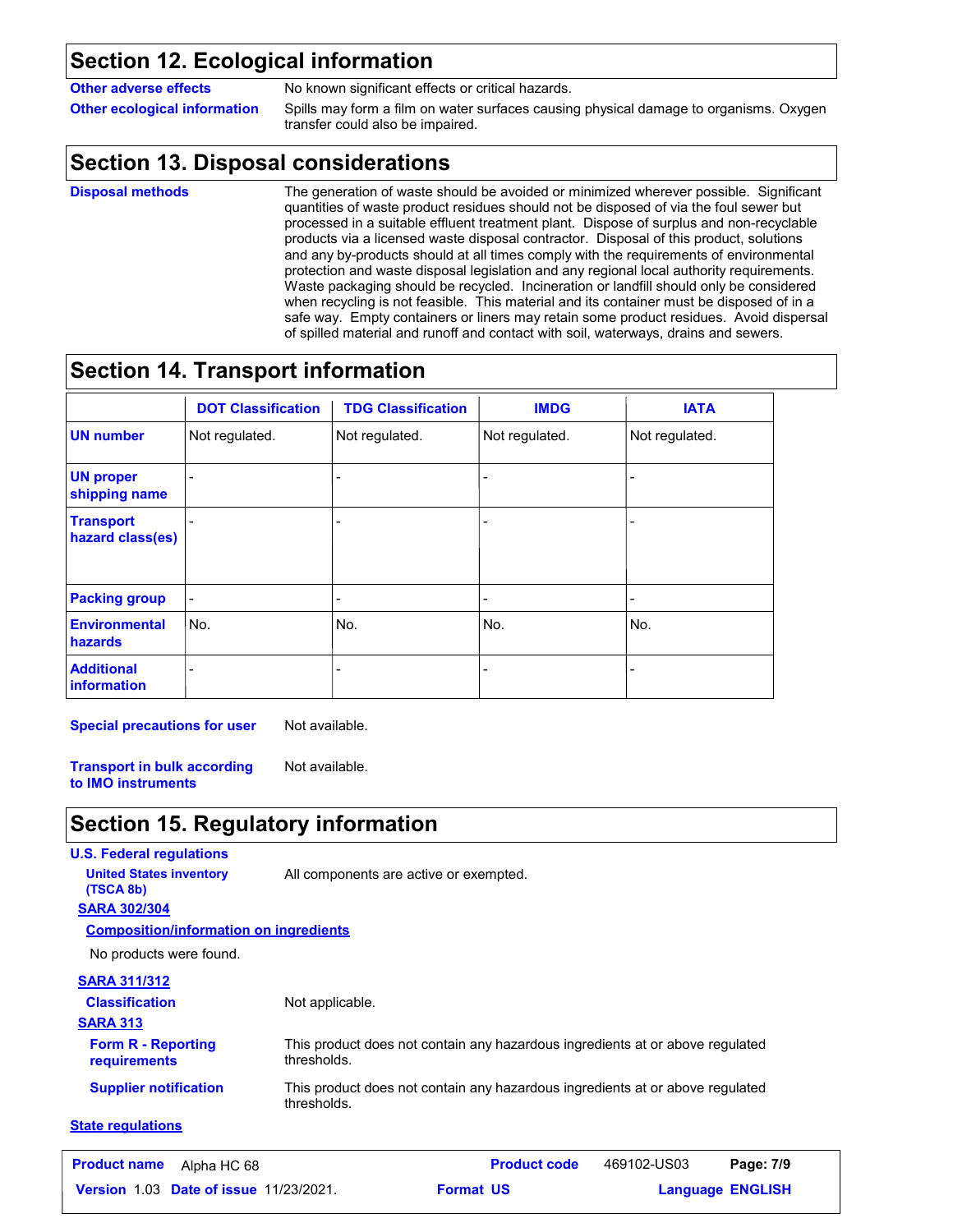## **Section 15. Regulatory information**

| Massachusetts     | The following components are listed: OIL MIST, MINERAL; OIL MIST, MINERAL          |
|-------------------|------------------------------------------------------------------------------------|
| <b>New Jersey</b> | The following components are listed: MINERAL OIL (UNTREATED and MILDLY<br>TREATED) |

**Pennsylvania** None of the components are listed.

### **California Prop. 65**

**A** WARNING: This product can expose you to chemicals including Ethyl acrylate, Ethyl acrylate, Naphthalene, 1-Naphthylamine, 2-Naphthylamine and Aniline, which are known to the State of California to cause cancer, and Toluene, which is known to the State of California to cause birth defects or other reproductive harm. For more information go to www.P65Warnings.ca.gov.

### **Other regulations**

| <b>Australia inventory (AIIC)</b>                               | All components are listed or exempted.      |
|-----------------------------------------------------------------|---------------------------------------------|
| <b>Canada inventory</b>                                         | All components are listed or exempted.      |
| <b>China inventory (IECSC)</b>                                  | All components are listed or exempted.      |
| <b>Japan inventory (CSCL)</b>                                   | All components are listed or exempted.      |
| <b>Korea inventory (KECI)</b>                                   | All components are listed or exempted.      |
| <b>Philippines inventory</b><br>(PICCS)                         | All components are listed or exempted.      |
| <b>Taiwan Chemical</b><br><b>Substances Inventory</b><br>(TCSI) | All components are listed or exempted.      |
| <b>REACH Status</b>                                             | For the REACH status of this product please |

ase consult your company contact, as identified in Section 1.

## **Section 16. Other information**

### **National Fire Protection Association (U.S.A.)**

0 **Instability/Reactivity** 1 **Flammability** 1 0 1 **Health Special**

| <b>History</b>                    |                                                                                                                                                                                                                                                                                                                                                                                                                                                                                                                                                                                                                                                                                                                                                                                                                                                                                                                                                                                                                                                                                                                                                                                                                                                                                           |
|-----------------------------------|-------------------------------------------------------------------------------------------------------------------------------------------------------------------------------------------------------------------------------------------------------------------------------------------------------------------------------------------------------------------------------------------------------------------------------------------------------------------------------------------------------------------------------------------------------------------------------------------------------------------------------------------------------------------------------------------------------------------------------------------------------------------------------------------------------------------------------------------------------------------------------------------------------------------------------------------------------------------------------------------------------------------------------------------------------------------------------------------------------------------------------------------------------------------------------------------------------------------------------------------------------------------------------------------|
| Date of issue/Date of<br>revision | 11/23/2021.                                                                                                                                                                                                                                                                                                                                                                                                                                                                                                                                                                                                                                                                                                                                                                                                                                                                                                                                                                                                                                                                                                                                                                                                                                                                               |
| Date of previous issue            | 11/23/2021.                                                                                                                                                                                                                                                                                                                                                                                                                                                                                                                                                                                                                                                                                                                                                                                                                                                                                                                                                                                                                                                                                                                                                                                                                                                                               |
| <b>Prepared by</b>                | <b>Product Stewardship</b>                                                                                                                                                                                                                                                                                                                                                                                                                                                                                                                                                                                                                                                                                                                                                                                                                                                                                                                                                                                                                                                                                                                                                                                                                                                                |
| <b>Key to abbreviations</b>       | ACGIH = American Conference of Industrial Hygienists<br>ATE = Acute Toxicity Estimate<br>BCF = Bioconcentration Factor<br>CAS Number = Chemical Abstracts Service Registry Number<br>GHS = Globally Harmonized System of Classification and Labelling of Chemicals<br>IATA = International Air Transport Association<br>IBC = Intermediate Bulk Container<br><b>IMDG = International Maritime Dangerous Goods</b><br>LogPow = logarithm of the octanol/water partition coefficient<br>MARPOL = International Convention for the Prevention of Pollution From Ships, 1973 as<br>modified by the Protocol of 1978. ("Marpol" = marine pollution)<br>OEL = Occupational Exposure Limit<br>SDS = Safety Data Sheet<br>STEL = Short term exposure limit<br>TWA = Time weighted average<br>$UN = United Nations$<br>UN Number = United Nations Number, a four digit number assigned by the United<br>Nations Committee of Experts on the Transport of Dangerous Goods.<br>Varies = may contain one or more of the following 64741-88-4, 64741-89-5, 64741-95-3,<br>64741-96-4, 64742-01-4, 64742-44-5, 64742-45-6, 64742-52-5, 64742-53-6, 64742-54-7,<br>64742-55-8, 64742-56-9, 64742-57-0, 64742-58-1, 64742-62-7, 64742-63-8, 64742-65-0,<br>64742-70-7, 72623-85-9, 72623-86-0, 72623-87-1 |

**Indicates information that has changed from previously issued version.**

| <b>Product name</b><br>Alpha HC 68            | <b>Product code</b> | 469102-US03             | Page: 8/9 |
|-----------------------------------------------|---------------------|-------------------------|-----------|
| <b>Version 1.03 Date of issue 11/23/2021.</b> | <b>Format US</b>    | <b>Language ENGLISH</b> |           |